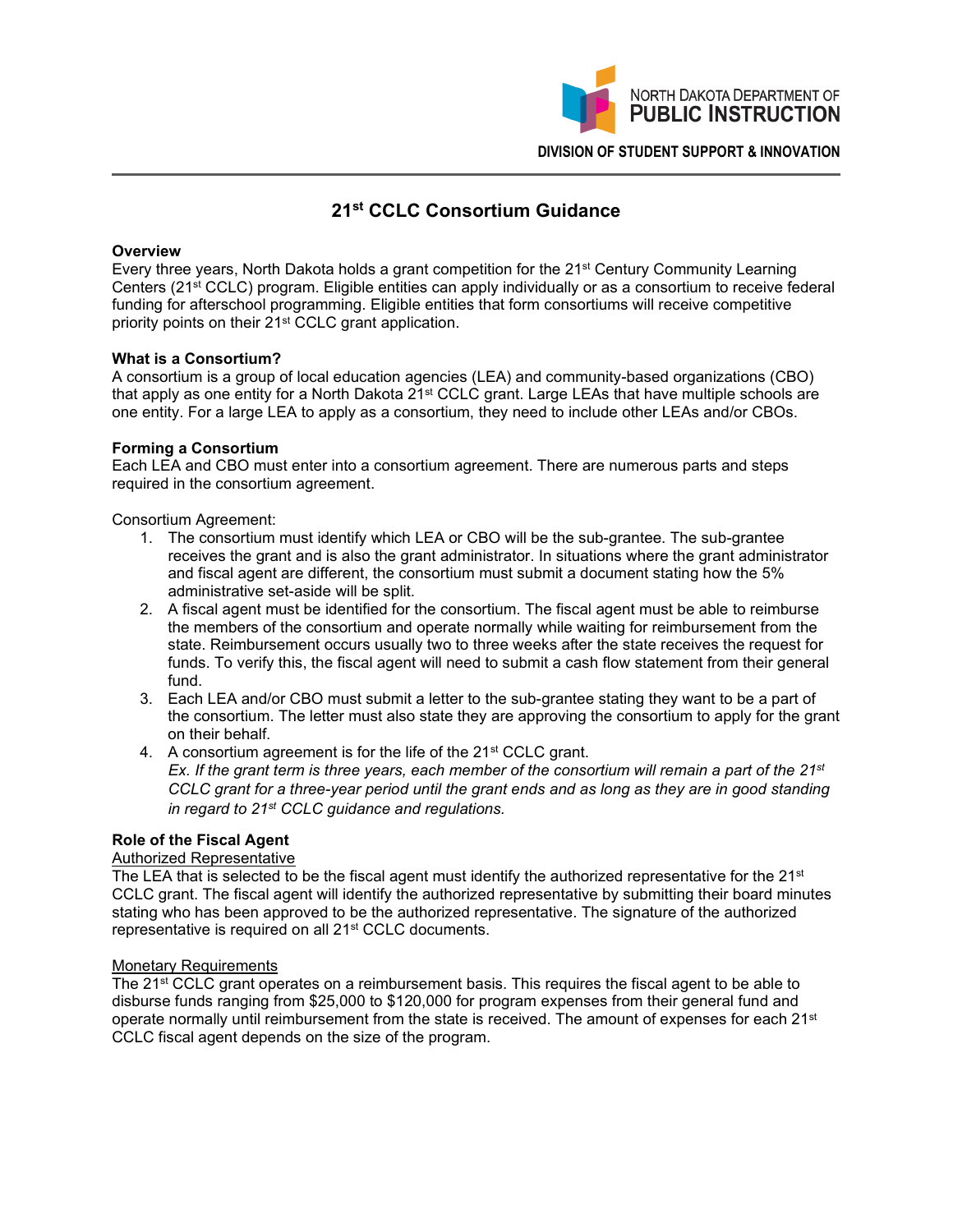## Reporting Requirements

The fiscal agent, in collaboration with each program director, is required to submit a number of reports. Each report is required to be submitted in a timely fashion. Below you will see a list of these reports, along with a description and due date.

- Request for Funds *15th of each month* This report is used to request reimbursement for expenses paid by the fiscal agent. The authorized representative and program director need to communicate to make sure the expenditures are correct and allowable.
- Monthly Excel Spreadsheet -*15th of each month*

The excel spreadsheet tracks monthly expenditures for each line item of the grantee's approved budget. The authorized representative and program director need to communicate to make sure expenditures are correct, as well as identify any data entry errors.

- Grant Revision Request Any time during the grant period Grant revisions, also known as budget revisions, are used to move funding from one line item to another. The program director will contact the authorized representative if there is a need for a grant revision.
- Mid-Year/Final Financial Report

This report is required to close out the grant period. It summarizes expense payouts by the fiscal agent and reimbursements sent by the North Dakota Department of Public Instruction (NDDPI). The authorized representative and program director will communicate to make sure all amounts are correct.

• Continuing Application

Each 21st CCLC program is required to submit a continuing application every year to remain a 21<sup>st</sup> CCLC grantee. This application requires the signature of the authorized representative in three sections:

- $\triangleright$  The application
- $\triangleright$  The general assurances
- $\triangleright$  The budget

The authorized representative and program director will work together to complete the above sections of the continuing application. Please refer to the [directions](https://www.nd.gov/dpi/uploads/documents/1444/instruct53515.pdfhttps:/www.nd.gov/dpi/uploads/documents/1444/instruct53515.pdf) for completing the continuing application, found on the NDDPI website.

## **Role of the Grant Administrator**

## Hiring

The grant administrator has all hiring authority for the 21st CCLC program. The administrator can decide what the best practice will be for hiring for their consortium. They can leave it up to the individual LEAs and CBOs to hire for their sites, or the grant administrator can hire the program staff. Whatever is decided, the grant administrator must have all employee files on hand for monitoring purposes.